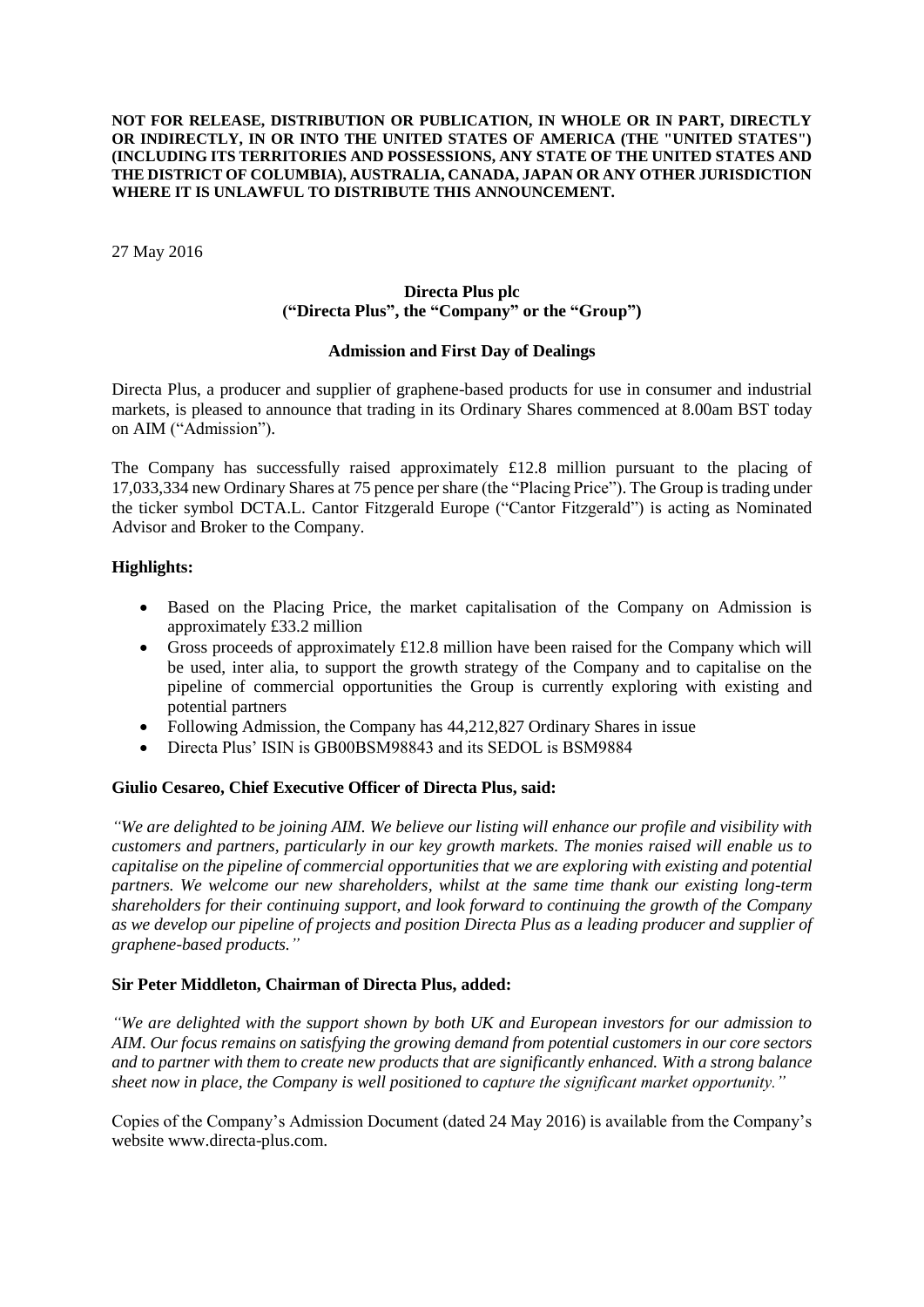# **Enquiries**

| Directa Plus plc                            |                   |
|---------------------------------------------|-------------------|
| Giulio Cesareo, CEO                         | $+39.02.36714458$ |
| Marco Ferrari, CFO                          |                   |
|                                             |                   |
| <b>Cantor Fitzgerald Europe</b>             |                   |
| Marc Milmo, David Foreman, Michael Reynolds | +44 20 7894 7000  |
|                                             |                   |
| <b>Luther Pendragon</b>                     |                   |
| Harry Chathli, Claire Norbury, Alexis Gore  | $+442076189100$   |

# **Notes to Editor**

# **History and Background**

Directa Plus was founded on 22 March 2005 and its manufacturing facility is located at the Como Science and Technology Park in Lomazzo, Italy. The initial strategy was to create a company that was able to produce sustainable nano-materials at a reasonable price using scaleable production process. The final aim was to focus on specific existing markets and in particular ones where their experience in graphite suggested strong market opportunities for graphene. In June 2006, the Group filed its first patent application for Directa Plus' super expansion G+ production process. After funding the initial development of its graphene production process through the founder shareholders, in 2009 the Company obtained external funding from Quadrivio Capital. This provided the Company with the additional capital required to further develop its graphene processes. In June 2010, the Group was granted the patent for its super expansion production process by the US patent and trademark office.

During the last twelve months, collaborations between Directa Plus and its partners to develop commercial products have begun to translate into commercial sales. In October 2015, Vittoria launched its new range of high-performance bicycle tyres and wheels incorporating Directa Plus' G+ technology. In December 2015, following successful remediation work on contaminated water in Italy and Romania using Directa Plus' Grafysorber® product, the Group sold three mobile decontamination units for tackling environmental emergencies. In January 2016, at the international sport fair, ISPO, held in Munich, in collaboration with Colmar, the high-end Italian sports and activewear company, a sports clothing collection (comprising ready-to-wear ski jackets for men and women, ski suits, technical underwear and a polo shirt) incorporating Directa Plus' G+ product was launched. This was the first application of Directa Plus' graphene nanotechnology in sportswear. Directa Plus has now created a range of graphene products, in powder, paste and liquid form, all under the G+ brand and has supplied more than 2.2 tonnes of graphene-based products in the last 18 months.

## **Graphene and the Market Opportunity**

Graphene is the main building block of all graphite materials. In its purest form, graphene is a single sheet of carbon atoms arranged in a 2D honeycomb lattice. Graphene was first isolated in 2004 by academics in the UK and since that date the exploration of the commercial market opportunities for graphene has been researched extensively. In its purest form, graphene possesses a strong combination of electrical, mechanical and thermal properties, which gives it the potential to replace existing materials in a wide range of applications and, in the longer term, to enable new applications. The specific properties of graphene are:

- A surface area of around  $2{,}630$  m<sup>2</sup> per gram that can facilitate any chemical process;
- Mechanical resistance that is approximately 200 times greater than steel;
- Thermal conductivity that is more than twice that of diamond;
- A density equal to half that of aluminium;
- Elasticity equal to six times that of steel; and
- Very high electrical conductivity, transparency, lightness and flexibility.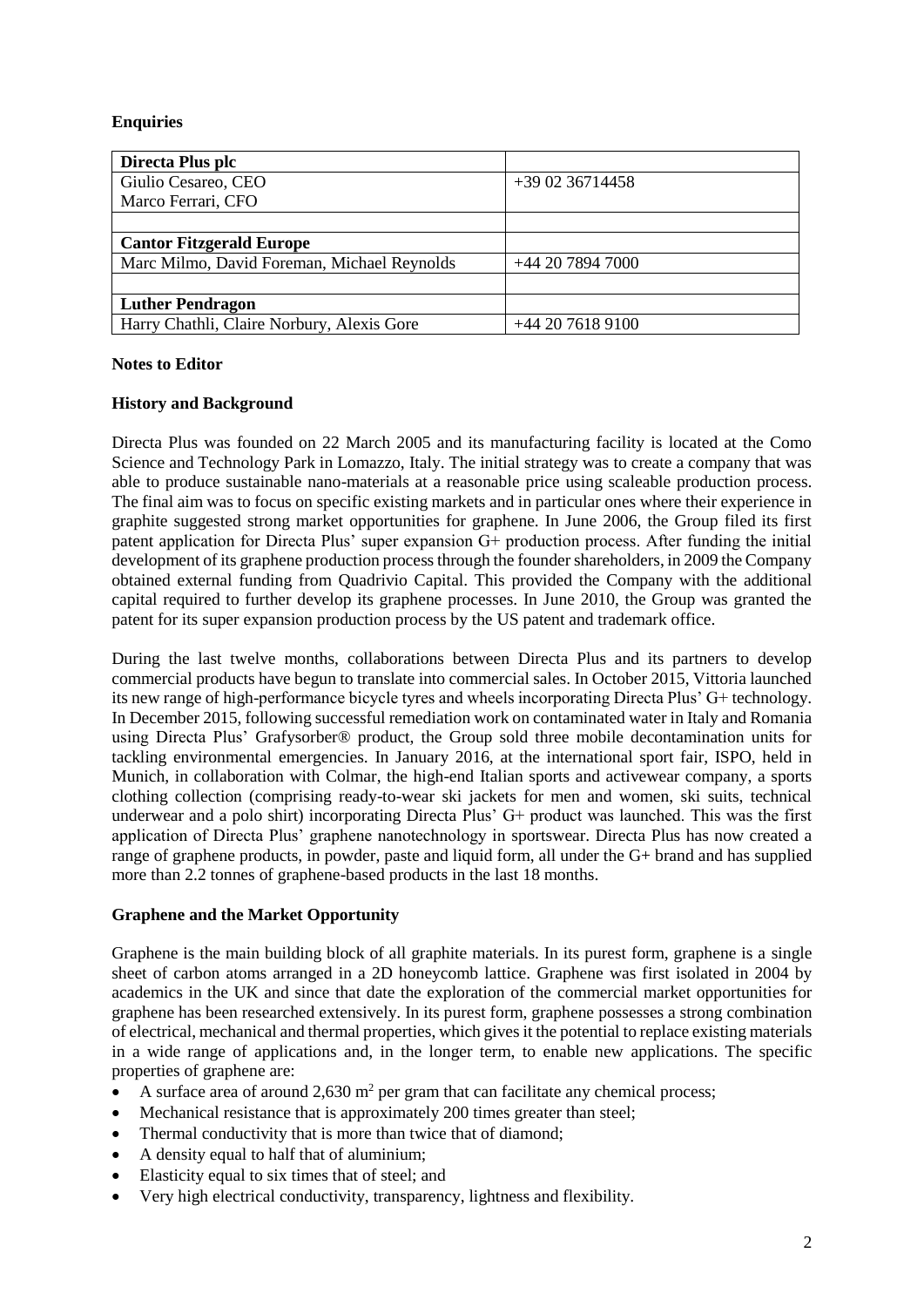Because of the unique characteristics of graphene, there has been significant investment in exploring the potential commercial applications of graphene. The global graphene market has seen a rapidly rising number of patent applications being filed and the graphene market is estimated to show a CAGR of 42 per cent. between 2014 and 2022, growing from \$62.4 million in 2014 to \$1,039 million by 2022. To date however, most of the activity relating to graphene has been on research and development activities where production has been of small batches produced in laboratories. The Directors believe that historically, most of the activity in the graphene sector has been focused on the following key areas:

- Smart textiles thermal and electrical conductivity, barrier properties and wearable electronics;
- Composites adhesives, sealants and high performing polyester and epoxy resins for enhanced mechanical, thermal, electrical and permeation properties, brake pads and other friction materials;
- Elastomers combination with silicon for heat management, replacement of carbon black in tyres;
- Energy storage improvements to carbon based lithium ion batteries and supercapacitors;
- Conductive inks and other functionalised coatings such as anti-corrosion coatings, transparent conducting electronics, biomedical and industrial sensors; and
- Advanced electronics replacement for indium tin oxide and use in semi-conductors.

Directa Plus has already developed to a commercial stage some applications, in particular tyres, water filtration, thermal, conductive and high strength composites, and is also undertaking research and development work with potential customers to develop graphene applications in the wearable technologies, lithium ion batteries and lubricant markets. Whilst the latter markets represent good medium to longer term opportunities, the Group's near term commercial focus will be on those areas where commercial applications are already established. Whilst the market opportunity is significant, the Directors believe that to fully capture the market opportunity, the ability to produce graphene on a consistent basis, on an industrial scale and in different forms to address the differing requirements of the potential market applications are of crucial importance.

## **Directa Plus' Manufacturing Capability**

A key focus for the Board was the ability of the Group to have in place the manufacturing capability to address the commercial market opportunity. The Board recognised the development work being undertaken by companies in the graphene sector to confirm the commercial opportunity for graphene but believed that an essential component of their discussions with potential commercial partners was the ability to produce graphene on a commercial scale.

Directa Plus has therefore established what the Directors believe to be the largest European pristine GNP production plant in Lomazzo, Italy. The production facility in Lomazzo, Italy was designed with a modular structure and has a production capacity of up to 30 t/a for Directa Plus' Grafysorber® product. The key features of Directa Plus' production facility and production process are its:

- Low production costs with limited energy inputs required and no chemicals and solvents;
- A production methodology that is proven to deliver consistent, pristine GNP's;
- Control of GNP morphology to tailor the Group's high aspect ratio GNP's;
- A continuous, efficient production process with minimal waste; and
- A low cost of capital investment and a modular design which the Directors believe facilitates ease of scale up to address increasing requirements for Directa Plus' graphene products.

The Company's manufacturing output is a mixture of 3D (being the Basic G+ (Grafysorber®) and Ultra G+ products) and 2D (being Liquid G+, Paste G+, Pure G+ and Zapp G+ products) materials. The overall potential production capacity from the Company's existing facility in Italy has been increased to 30 t/a (of 3D materials) of which 4.2 tonnes could be 2D material. In 2015, the Company operated on a single shift and produced and sold approximately 1.3 tonnes of graphene based products of which 0.1 tonnes was 3D material and 1.2 tonnes of 2D material. Having regard for the existing orders already received and the pipeline of opportunities, the Directors believe that in 2016 the production output will continue to increase. To satisfy anticipated demand, the Company installed an additional exfoliator in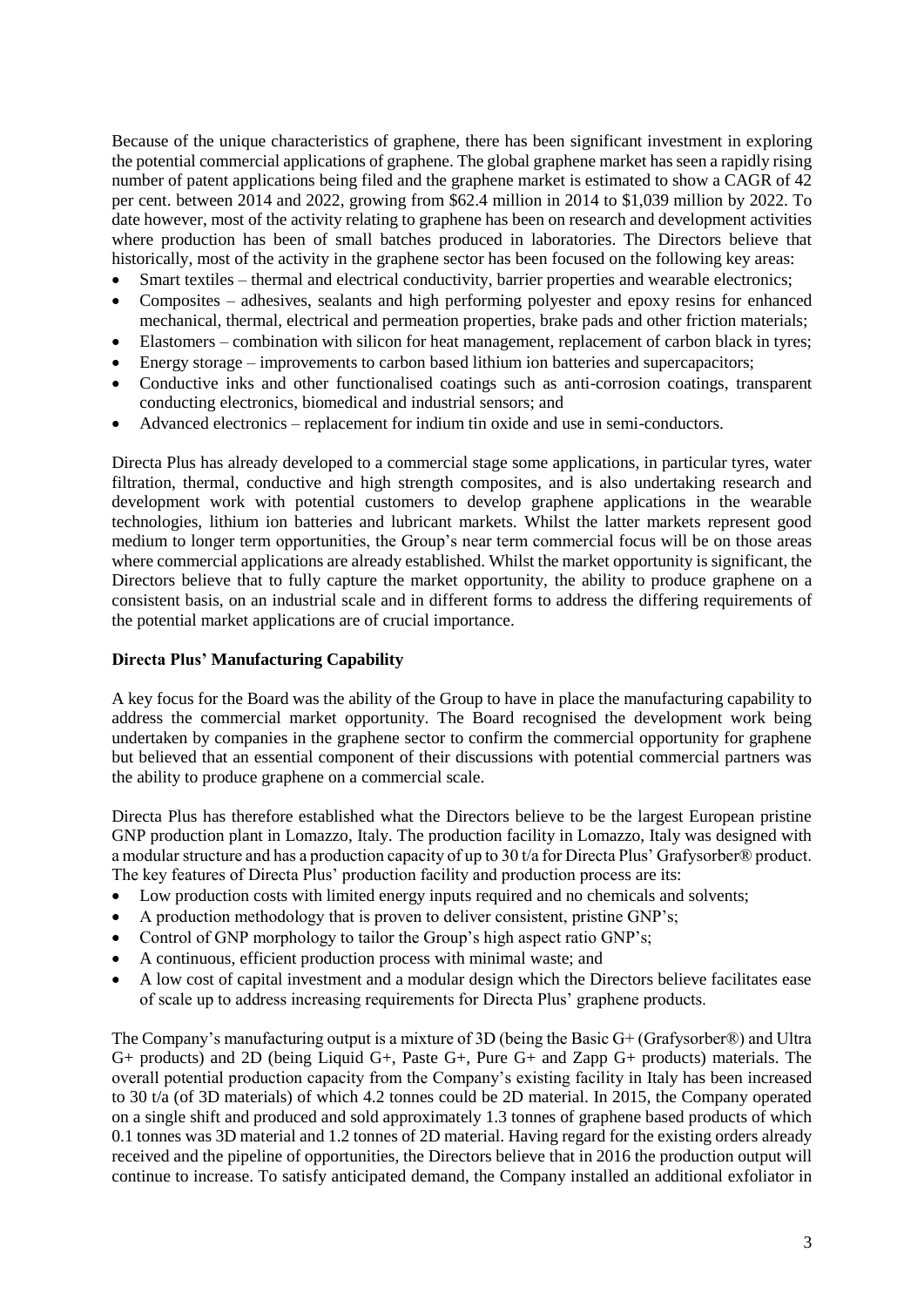January 2016 which enabled it to increase the production of its 2D graphene products up to 7.8 tonnes and the Company has already commenced a second shift to satisfy orders for its graphene.

Part of the proceeds of the Placing will be used to further improve the Group's capacity in Italy by adding additional exfoliators thereby enabling it to increase its maximum production capacity of 2D material to 15 t/a. In addition, the Directors intend to use part of the proceeds of the Placing to invest in a production plant in Thailand to establish a manufacturing presence in the important and fast growing Far East markets.

The plant will provide a second production site and when completed will provide the Group with an additional potential production capacity of approximately 50 t/a (of which 29 tonnes could be 2D material). The new facility in Thailand is expected to be completed by the end of the first quarter of 2017. Following the additional investment in Italy and the completion of the new plant in Thailand the Directors expect the Group to have a possible overall annual production capacity of 80 t/a of 3D material and from that, 44 t/a of 2D material by the end of 2017.

The Company has already identified a location and premises for its new production facility in the South-East of Thailand in an area that the Directors believe will provide the Company with good future opportunities. The key benefits that are expected from this investment are:

- A prominent industrial location the Directors have identified a site that is very close to Vittoria, its principal customer in the region. The location also provides Directa Plus with potential exposure to a substantial cluster of leading automotive and plastic and polymer suppliers. There are several large OEM plants operating nearby including Ford, GM, Mazda, Suzuki and SAIC Motor and the Directors believe that the automotive sector should provide a good long term opportunity for the Company's graphene products;
- Enhanced access to Far East markets the Directors believe that Far East markets demonstrate a willingness to adopt new technologies which is a major attraction for Directa Plus as it seeks to extend into new customers applications and markets; and
- Important additional capacity Directa Plus has rapidly growing commercial sales and a strong pipeline of commercial opportunities across its targeted markets. The Directors believe that the Company has already established itself as a leading European producer of high aspect ratio, pristine GNP's and believe that there is now a clear need to expand production capacity to cope with anticipated demand. A second production location provides the security of supply that will be required by customers launching products that depend on graphene for their enhanced performance.

#### *Forward-looking statements*

This announcement includes statements that are, or may be deemed to be, ''forward-looking statements''. These forward-looking statements can be identified by the use of forward-looking terminology, including the terms ''believes'', ''estimates'', ''anticipates'', ''expects'', ''intends'', ''plans'', ''may'', ''will'' or ''should'' or, in each case, their negative or other variations or comparable terminology. All statements other than statements of historical fact included in this announcement are forward-looking statements. They appear in a number of places throughout this announcement and include statements regarding the Directors' or the Group's intentions, beliefs or current expectations concerning, among other things, its operating results, financial condition, prospects, growth, expansion plans, strategies, the industry in which the Group operates and the general economic outlook.

By their nature, forward-looking statements involve risks and uncertainties because they relate to events and depend on circumstances that may or may not occur in the future and therefore are based on current beliefs and expectations about future events. Forward-looking statements are not guarantees of future performance and the Group's actual operating results and financial condition, and the development of the industry in which it operates may differ materially from those made in or suggested by the forward-looking statements contained in this announcement. In addition, even if the Group's operating results, financial condition and liquidity, and the development of the industry in which the Group operates are consistent with the forward- looking statements contained in this announcement, those results or developments may not be indicative of results or developments in subsequent periods. Accordingly, prospective investors should not rely on these forward-looking statements.